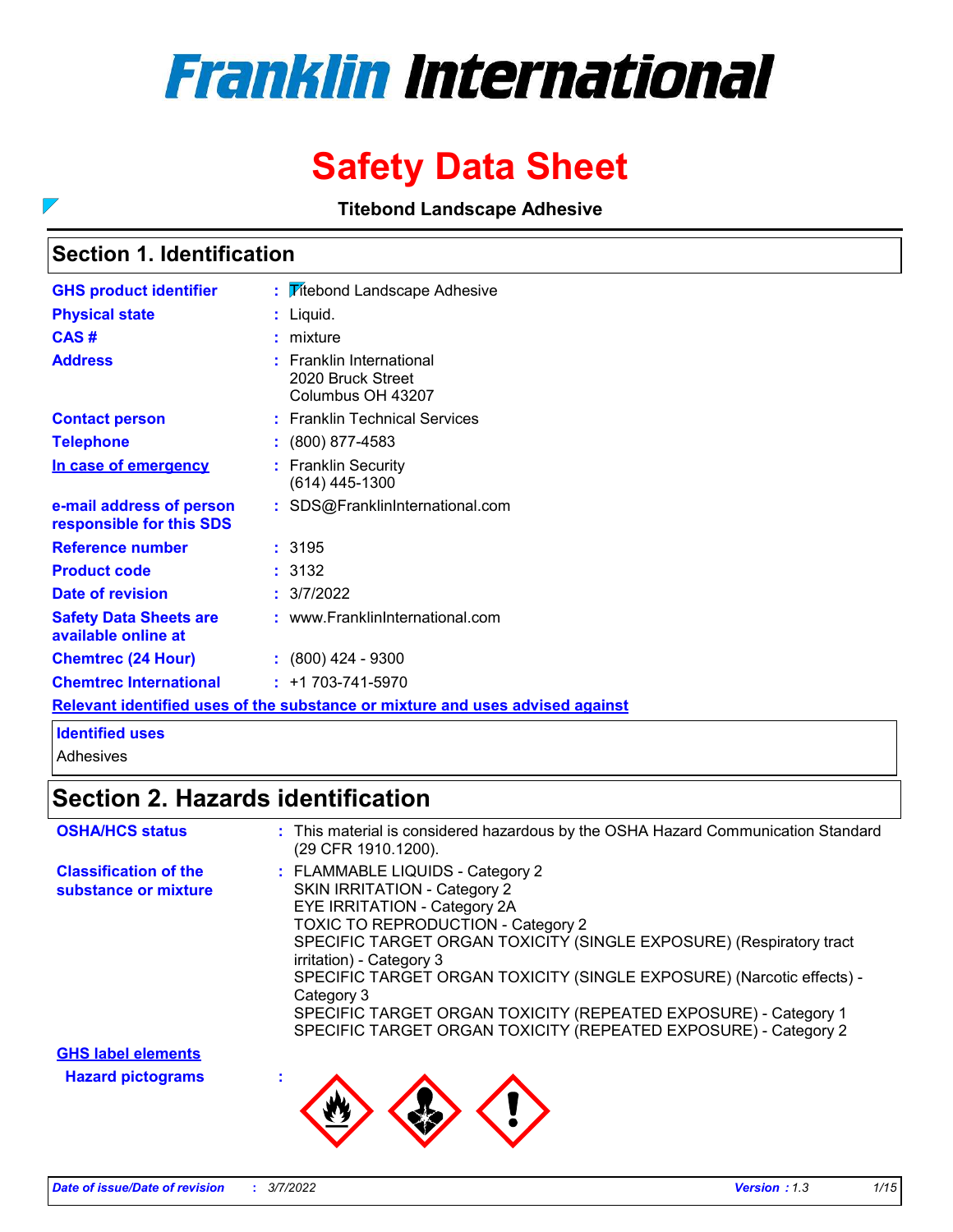# **Section 2. Hazards identification**

| <b>Signal word</b>                         | : Danger                                                                                                                                                                                                                                                                                                                                                                                                                                                                                                                                                                                                    |
|--------------------------------------------|-------------------------------------------------------------------------------------------------------------------------------------------------------------------------------------------------------------------------------------------------------------------------------------------------------------------------------------------------------------------------------------------------------------------------------------------------------------------------------------------------------------------------------------------------------------------------------------------------------------|
| <b>Hazard statements</b>                   | : Highly flammable liquid and vapor.<br>Causes skin irritation.<br>Causes serious eye irritation.<br>May cause respiratory irritation.<br>May cause drowsiness or dizziness.<br>Suspected of damaging fertility or the unborn child. (inhalation)<br>Causes damage to organs through prolonged or repeated exposure. (peripheral<br>nervous system) (inhalation)<br>May cause damage to organs through prolonged or repeated exposure. (liver)<br>(inhalation)                                                                                                                                              |
| <b>Precautionary statements</b>            |                                                                                                                                                                                                                                                                                                                                                                                                                                                                                                                                                                                                             |
| <b>Prevention</b>                          | : Obtain special instructions before use. Do not handle until all safety precautions have<br>been read and understood. Wear protective gloves, protective clothing and eye or face<br>protection. Keep away from heat, hot surfaces, sparks, open flames and other ignition<br>sources. No smoking. Use explosion-proof electrical, ventilating or lighting equipment.<br>Use non-sparking tools. Take action to prevent static discharges. Use only outdoors or<br>in a well-ventilated area. Do not breathe vapor. Do not eat, drink or smoke when using<br>this product. Wash thoroughly after handling. |
| <b>Response</b>                            | : IF exposed or concerned: Get medical advice or attention. IF INHALED: Remove<br>person to fresh air and keep comfortable for breathing. Call a POISON CENTER or<br>doctor if you feel unwell. IF ON SKIN (or hair): Take off immediately all contaminated<br>clothing. Rinse skin with water. IF ON SKIN: Wash with plenty of water. If skin irritation<br>occurs: Get medical advice or attention. IF IN EYES: Rinse cautiously with water for<br>several minutes. Remove contact lenses, if present and easy to do. Continue rinsing. If<br>eye irritation persists: Get medical advice or attention.   |
| <b>Storage</b>                             | : Store locked up. Store in a well-ventilated place. Keep container tightly closed. Keep<br>cool.                                                                                                                                                                                                                                                                                                                                                                                                                                                                                                           |
| <b>Disposal</b>                            | : Dispose of contents and container in accordance with all local, regional, national and<br>international regulations.                                                                                                                                                                                                                                                                                                                                                                                                                                                                                      |
| <b>Supplemental label</b><br>elements      | : Avoid contact with skin and clothing. Wash thoroughly after handling.                                                                                                                                                                                                                                                                                                                                                                                                                                                                                                                                     |
| <b>Hazards not otherwise</b><br>classified | : Prolonged or repeated contact may dry skin and cause irritation.                                                                                                                                                                                                                                                                                                                                                                                                                                                                                                                                          |

# **Section 3. Composition/information on ingredients**

**Substance/mixture :** Mixture

| <b>Ingredient name</b> | $\frac{9}{6}$ | <b>CAS number</b> |
|------------------------|---------------|-------------------|
| acetone                | 210 - ≤25     | $167 - 64 - 1$    |
| In-hexane              | 210 - ≤25     | 110-54-3          |
| toluene                | ≤10           | 108-88-3          |

Any concentration shown as a range is to protect confidentiality or is due to batch variation.

**There are no additional ingredients present which, within the current knowledge of the supplier and in the concentrations applicable, are classified as hazardous to health or the environment and hence require reporting in this section.**

**Occupational exposure limits, if available, are listed in Section 8.**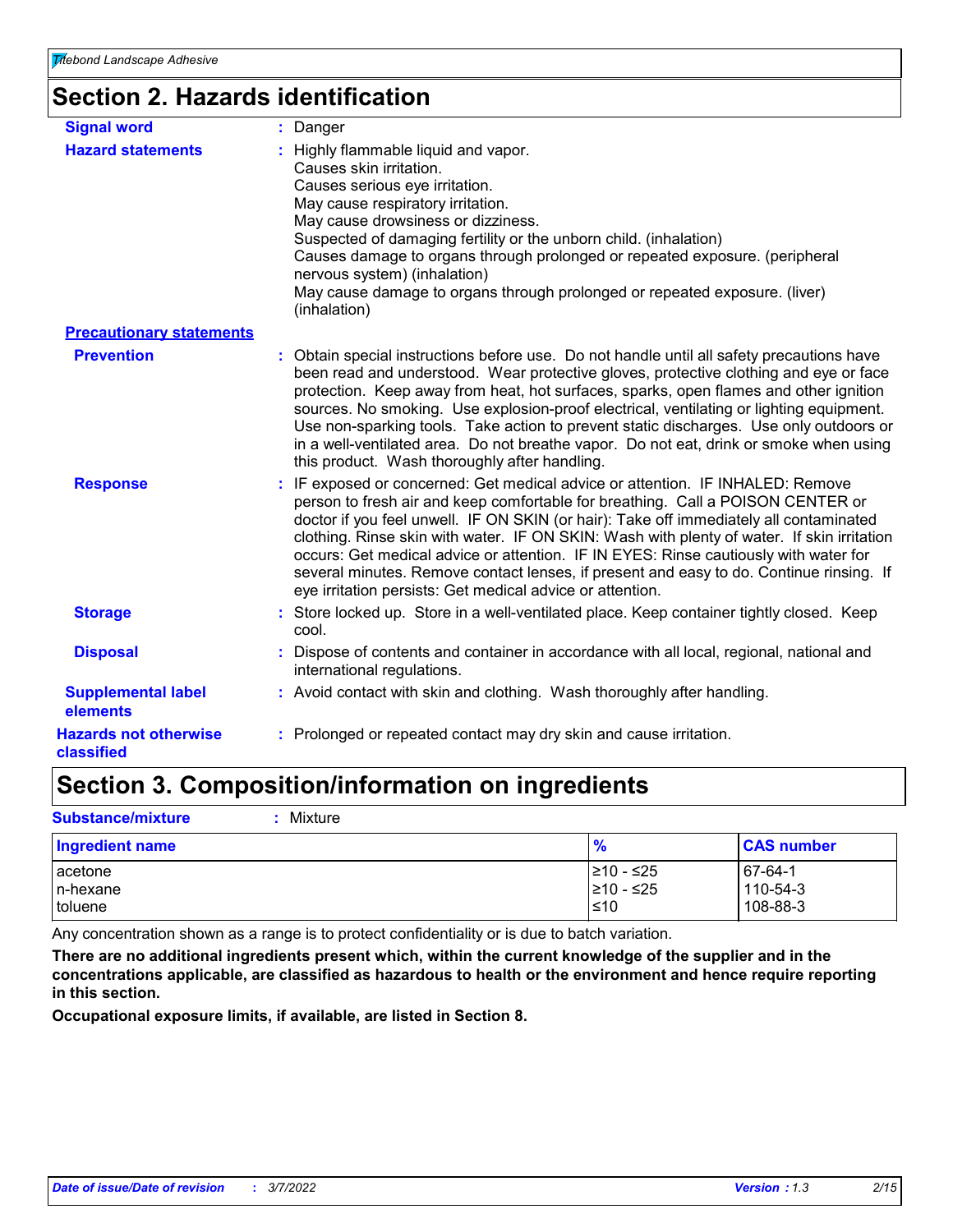# **Section 4. First aid measures**

| : Immediately flush eyes with plenty of water, occasionally lifting the upper and lower<br><b>Eye contact</b><br>eyelids. Check for and remove any contact lenses. Continue to rinse for at least 10<br>minutes. Get medical attention.<br><b>Inhalation</b><br>: Remove victim to fresh air and keep at rest in a position comfortable for breathing. If it<br>is suspected that fumes are still present, the rescuer should wear an appropriate mask<br>or self-contained breathing apparatus. If not breathing, if breathing is irregular or if<br>respiratory arrest occurs, provide artificial respiration or oxygen by trained personnel. It<br>may be dangerous to the person providing aid to give mouth-to-mouth resuscitation.<br>Get medical attention. If necessary, call a poison center or physician. If unconscious,<br>place in recovery position and get medical attention immediately. Maintain an open<br>airway. Loosen tight clothing such as a collar, tie, belt or waistband.<br><b>Skin contact</b><br>: Wash skin thoroughly with soap and water or use recognized skin cleanser. Remove<br>contaminated clothing and shoes. Continue to rinse for at least 10 minutes. Get<br>medical attention. Wash clothing before reuse. Clean shoes thoroughly before reuse.<br><b>Ingestion</b><br>: Wash out mouth with water. Remove dentures if any. Remove victim to fresh air and<br>keep at rest in a position comfortable for breathing. If material has been swallowed and<br>the exposed person is conscious, give small quantities of water to drink. Stop if the<br>exposed person feels sick as vomiting may be dangerous. Do not induce vomiting<br>unless directed to do so by medical personnel. If vomiting occurs, the head should be<br>kept low so that vomit does not enter the lungs. Get medical attention. If necessary,<br>call a poison center or physician. Never give anything by mouth to an unconscious<br>person. If unconscious, place in recovery position and get medical attention<br>immediately. Maintain an open airway. Loosen tight clothing such as a collar, tie, belt<br>or waistband.<br>Most important symptoms/effects, acute and delayed | <b>Description of necessary first aid measures</b> |  |  |
|--------------------------------------------------------------------------------------------------------------------------------------------------------------------------------------------------------------------------------------------------------------------------------------------------------------------------------------------------------------------------------------------------------------------------------------------------------------------------------------------------------------------------------------------------------------------------------------------------------------------------------------------------------------------------------------------------------------------------------------------------------------------------------------------------------------------------------------------------------------------------------------------------------------------------------------------------------------------------------------------------------------------------------------------------------------------------------------------------------------------------------------------------------------------------------------------------------------------------------------------------------------------------------------------------------------------------------------------------------------------------------------------------------------------------------------------------------------------------------------------------------------------------------------------------------------------------------------------------------------------------------------------------------------------------------------------------------------------------------------------------------------------------------------------------------------------------------------------------------------------------------------------------------------------------------------------------------------------------------------------------------------------------------------------------------------------------------------------------------------------------------------------------------------------------------------------------------|----------------------------------------------------|--|--|
|                                                                                                                                                                                                                                                                                                                                                                                                                                                                                                                                                                                                                                                                                                                                                                                                                                                                                                                                                                                                                                                                                                                                                                                                                                                                                                                                                                                                                                                                                                                                                                                                                                                                                                                                                                                                                                                                                                                                                                                                                                                                                                                                                                                                        |                                                    |  |  |
|                                                                                                                                                                                                                                                                                                                                                                                                                                                                                                                                                                                                                                                                                                                                                                                                                                                                                                                                                                                                                                                                                                                                                                                                                                                                                                                                                                                                                                                                                                                                                                                                                                                                                                                                                                                                                                                                                                                                                                                                                                                                                                                                                                                                        |                                                    |  |  |
|                                                                                                                                                                                                                                                                                                                                                                                                                                                                                                                                                                                                                                                                                                                                                                                                                                                                                                                                                                                                                                                                                                                                                                                                                                                                                                                                                                                                                                                                                                                                                                                                                                                                                                                                                                                                                                                                                                                                                                                                                                                                                                                                                                                                        |                                                    |  |  |
|                                                                                                                                                                                                                                                                                                                                                                                                                                                                                                                                                                                                                                                                                                                                                                                                                                                                                                                                                                                                                                                                                                                                                                                                                                                                                                                                                                                                                                                                                                                                                                                                                                                                                                                                                                                                                                                                                                                                                                                                                                                                                                                                                                                                        |                                                    |  |  |
|                                                                                                                                                                                                                                                                                                                                                                                                                                                                                                                                                                                                                                                                                                                                                                                                                                                                                                                                                                                                                                                                                                                                                                                                                                                                                                                                                                                                                                                                                                                                                                                                                                                                                                                                                                                                                                                                                                                                                                                                                                                                                                                                                                                                        |                                                    |  |  |

### **Potential acute health effects**

| <b>Eye contact</b>                  | : Causes serious eye irritation.                                                                                                                                                                                                                                        |
|-------------------------------------|-------------------------------------------------------------------------------------------------------------------------------------------------------------------------------------------------------------------------------------------------------------------------|
| <b>Inhalation</b>                   | : Can cause central nervous system (CNS) depression. May cause drowsiness or<br>dizziness. May cause respiratory irritation.                                                                                                                                            |
| <b>Skin contact</b>                 | : Causes skin irritation. Defatting to the skin.                                                                                                                                                                                                                        |
| <b>Ingestion</b>                    | : Can cause central nervous system (CNS) depression.                                                                                                                                                                                                                    |
| <b>Over-exposure signs/symptoms</b> |                                                                                                                                                                                                                                                                         |
| <b>Eye contact</b>                  | : Adverse symptoms may include the following:<br>pain or irritation<br>watering<br>redness                                                                                                                                                                              |
| <b>Inhalation</b>                   | : Adverse symptoms may include the following:<br>respiratory tract irritation<br>coughing<br>nausea or vomiting<br>headache<br>drowsiness/fatigue<br>dizziness/vertigo<br>unconsciousness<br>reduced fetal weight<br>increase in fetal deaths<br>skeletal malformations |
| <b>Skin contact</b>                 | : Adverse symptoms may include the following:<br>irritation<br>redness<br>dryness<br>cracking                                                                                                                                                                           |
| <b>Ingestion</b>                    | : No specific data.                                                                                                                                                                                                                                                     |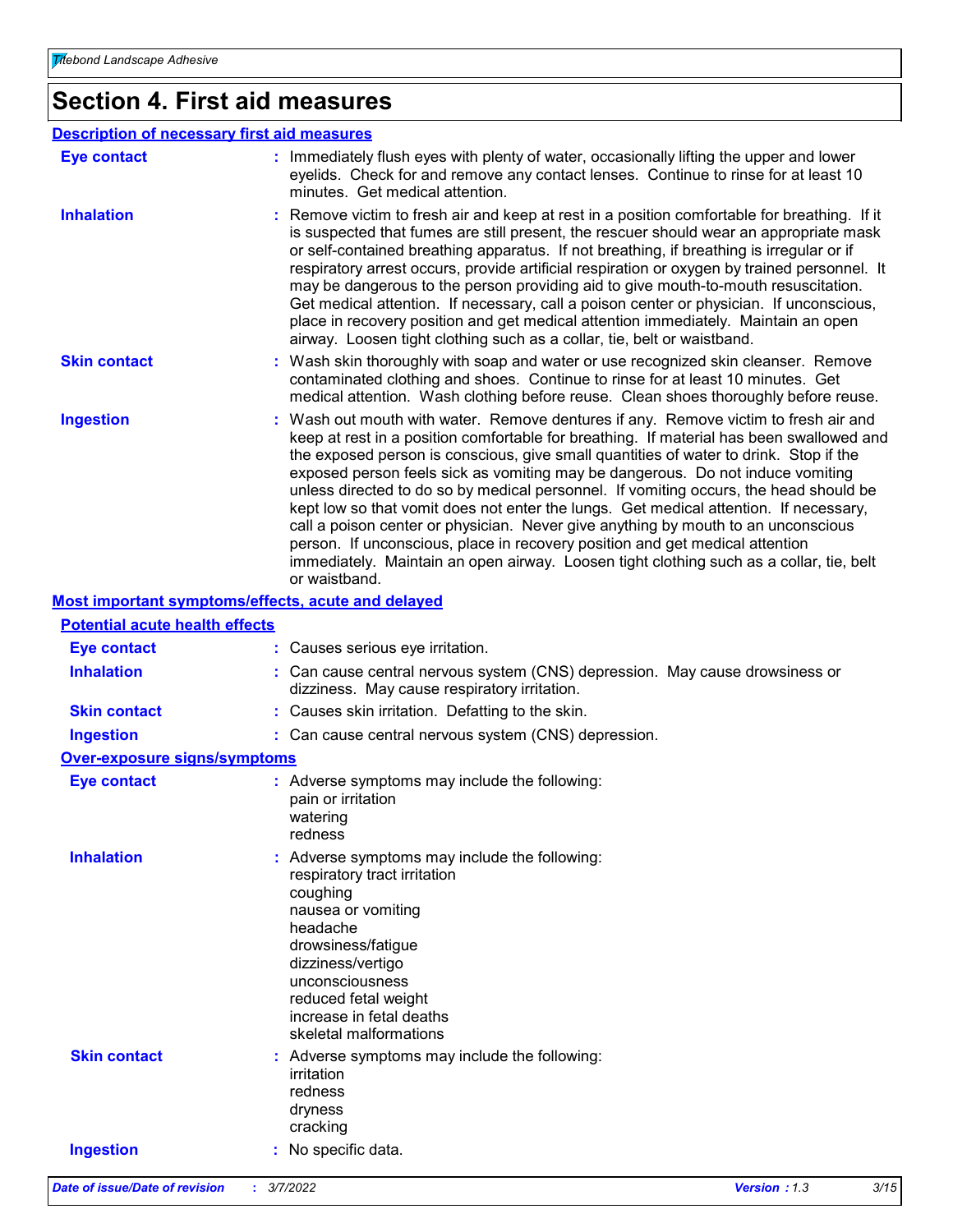# **Section 4. First aid measures**

| Indication of immediate medical attention and special treatment needed, if necessary |                                                                                                                                                                                                                                                                                                                         |  |
|--------------------------------------------------------------------------------------|-------------------------------------------------------------------------------------------------------------------------------------------------------------------------------------------------------------------------------------------------------------------------------------------------------------------------|--|
| <b>Notes to physician</b>                                                            | : Treat symptomatically. Contact poison treatment specialist immediately if large<br>quantities have been ingested or inhaled.                                                                                                                                                                                          |  |
| <b>Specific treatments</b>                                                           | : No specific treatment.                                                                                                                                                                                                                                                                                                |  |
| <b>Protection of first-aiders</b>                                                    | : No action shall be taken involving any personal risk or without suitable training. If it is<br>suspected that fumes are still present, the rescuer should wear an appropriate mask or<br>self-contained breathing apparatus. It may be dangerous to the person providing aid to<br>give mouth-to-mouth resuscitation. |  |

**See toxicological information (Section 11)**

## **Section 5. Fire-fighting measures**

| <b>Extinguishing media</b>                               |                                                                                                                                                                                                                                                                                                                               |
|----------------------------------------------------------|-------------------------------------------------------------------------------------------------------------------------------------------------------------------------------------------------------------------------------------------------------------------------------------------------------------------------------|
| <b>Suitable extinguishing</b><br>media                   | : Use dry chemical, $CO2$ , water spray (fog) or foam.                                                                                                                                                                                                                                                                        |
| <b>Unsuitable extinguishing</b><br>media                 | : Do not use water jet.                                                                                                                                                                                                                                                                                                       |
| <b>Specific hazards arising</b><br>from the chemical     | : Highly flammable liquid and vapor. Runoff to sewer may create fire or explosion hazard.<br>In a fire or if heated, a pressure increase will occur and the container may burst, with the<br>risk of a subsequent explosion.                                                                                                  |
| <b>Hazardous thermal</b><br>decomposition products       | : Decomposition products may include the following materials:<br>carbon dioxide<br>carbon monoxide                                                                                                                                                                                                                            |
| <b>Special protective actions</b><br>for fire-fighters   | : Promptly isolate the scene by removing all persons from the vicinity of the incident if<br>there is a fire. No action shall be taken involving any personal risk or without suitable<br>training. Move containers from fire area if this can be done without risk. Use water<br>spray to keep fire-exposed containers cool. |
| <b>Special protective</b><br>equipment for fire-fighters | Fire-fighters should wear appropriate protective equipment and self-contained breathing<br>apparatus (SCBA) with a full face-piece operated in positive pressure mode.                                                                                                                                                        |

# **Section 6. Accidental release measures**

|                                                       | Personal precautions, protective equipment and emergency procedures                                                                                                                                                                                                                                                                                                                                                                                                                             |
|-------------------------------------------------------|-------------------------------------------------------------------------------------------------------------------------------------------------------------------------------------------------------------------------------------------------------------------------------------------------------------------------------------------------------------------------------------------------------------------------------------------------------------------------------------------------|
| For non-emergency<br>personnel                        | : No action shall be taken involving any personal risk or without suitable training.<br>Evacuate surrounding areas. Keep unnecessary and unprotected personnel from<br>entering. Do not touch or walk through spilled material. Shut off all ignition sources.<br>No flares, smoking or flames in hazard area. Avoid breathing vapor or mist. Provide<br>adequate ventilation. Wear appropriate respirator when ventilation is inadequate. Put<br>on appropriate personal protective equipment. |
| <b>For emergency responders :</b>                     | If specialized clothing is required to deal with the spillage, take note of any information in<br>Section 8 on suitable and unsuitable materials. See also the information in "For non-<br>emergency personnel".                                                                                                                                                                                                                                                                                |
| <b>Environmental precautions</b>                      | : Avoid dispersal of spilled material and runoff and contact with soil, waterways, drains<br>and sewers. Inform the relevant authorities if the product has caused environmental<br>pollution (sewers, waterways, soil or air).                                                                                                                                                                                                                                                                 |
| Methods and materials for containment and cleaning up |                                                                                                                                                                                                                                                                                                                                                                                                                                                                                                 |
| <b>Small spill</b>                                    | : Stop leak if without risk. Move containers from spill area. Use spark-proof tools and<br>explosion-proof equipment. Dilute with water and mon up if water-soluble. Alternatively                                                                                                                                                                                                                                                                                                              |

explosion-proof equipment. Dilute with water and mop up if water-soluble. Alternatively, or if water-insoluble, absorb with an inert dry material and place in an appropriate waste disposal container. Dispose of via a licensed waste disposal contractor.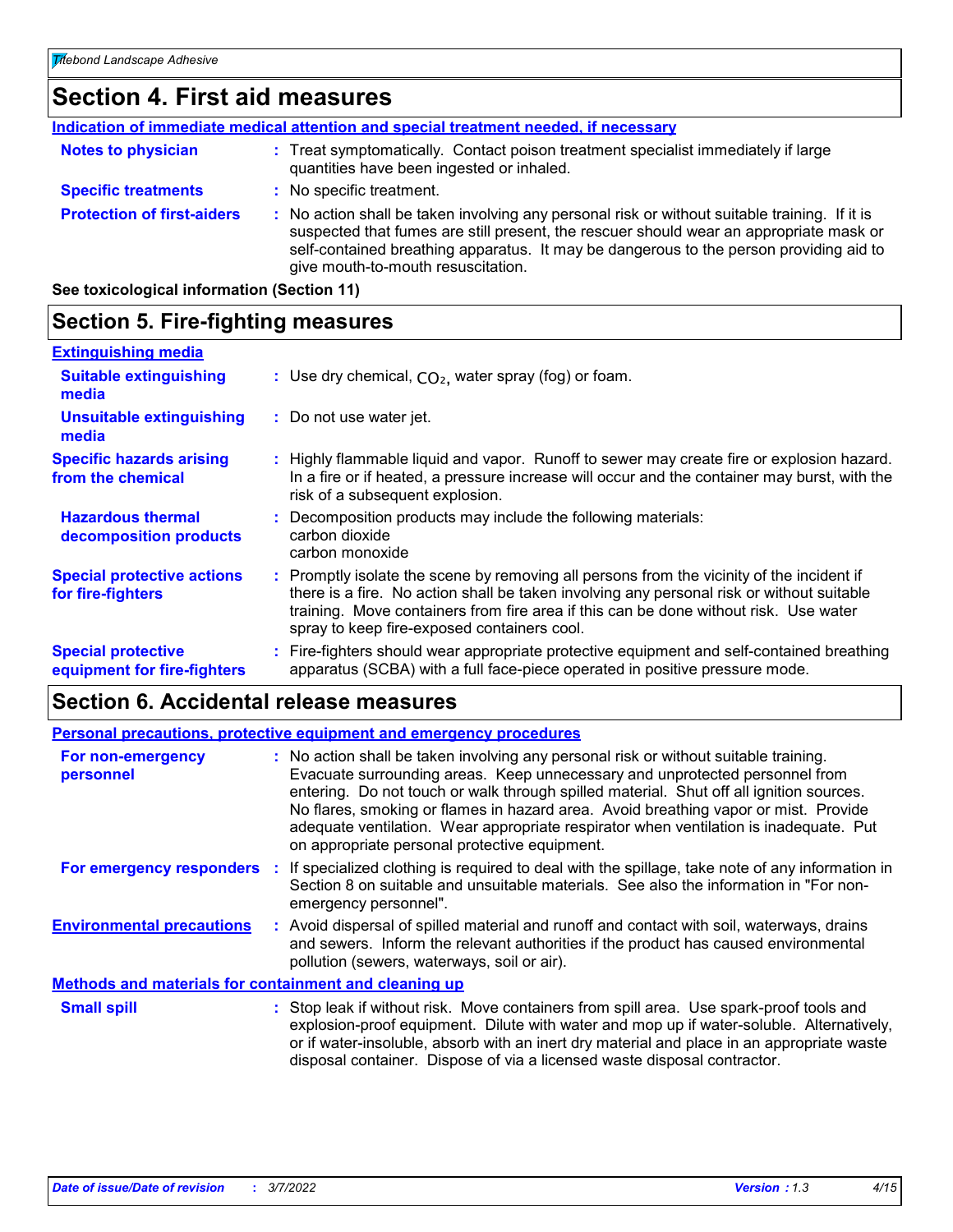## **Section 6. Accidental release measures**

| <b>Large spill</b> | : Stop leak if without risk. Move containers from spill area. Use spark-proof tools and<br>explosion-proof equipment. Approach release from upwind. Prevent entry into sewers,<br>water courses, basements or confined areas. Wash spillages into an effluent treatment<br>plant or proceed as follows. Contain and collect spillage with non-combustible,<br>absorbent material e.g. sand, earth, vermiculite or diatomaceous earth and place in<br>container for disposal according to local regulations (see Section 13). Dispose of via a<br>licensed waste disposal contractor. Contaminated absorbent material may pose the<br>same hazard as the spilled product. Note: see Section 1 for emergency contact |
|--------------------|--------------------------------------------------------------------------------------------------------------------------------------------------------------------------------------------------------------------------------------------------------------------------------------------------------------------------------------------------------------------------------------------------------------------------------------------------------------------------------------------------------------------------------------------------------------------------------------------------------------------------------------------------------------------------------------------------------------------|
|                    | information and Section 13 for waste disposal.                                                                                                                                                                                                                                                                                                                                                                                                                                                                                                                                                                                                                                                                     |

# **Section 7. Handling and storage**

| <b>Precautions for safe handling</b>                                             |                                                                                                                                                                                                                                                                                                                                                                                                                                                                                                                                                                                                                                                                                                                                                                                                                                                                                                                                                                                                                                       |
|----------------------------------------------------------------------------------|---------------------------------------------------------------------------------------------------------------------------------------------------------------------------------------------------------------------------------------------------------------------------------------------------------------------------------------------------------------------------------------------------------------------------------------------------------------------------------------------------------------------------------------------------------------------------------------------------------------------------------------------------------------------------------------------------------------------------------------------------------------------------------------------------------------------------------------------------------------------------------------------------------------------------------------------------------------------------------------------------------------------------------------|
| <b>Protective measures</b>                                                       | : Put on appropriate personal protective equipment (see Section 8). Avoid exposure -<br>obtain special instructions before use. Avoid exposure during pregnancy. Do not<br>handle until all safety precautions have been read and understood. Do not get in eyes<br>or on skin or clothing. Do not breathe vapor or mist. Do not ingest. Use only with<br>adequate ventilation. Wear appropriate respirator when ventilation is inadequate. Do<br>not enter storage areas and confined spaces unless adequately ventilated. Keep in the<br>original container or an approved alternative made from a compatible material, kept<br>tightly closed when not in use. Store and use away from heat, sparks, open flame or<br>any other ignition source. Use explosion-proof electrical (ventilating, lighting and<br>material handling) equipment. Use only non-sparking tools. Take precautionary<br>measures against electrostatic discharges. Empty containers retain product residue<br>and can be hazardous. Do not reuse container. |
| <b>Advice on general</b><br>occupational hygiene                                 | : Eating, drinking and smoking should be prohibited in areas where this material is<br>handled, stored and processed. Workers should wash hands and face before eating,<br>drinking and smoking. Remove contaminated clothing and protective equipment before<br>entering eating areas. See also Section 8 for additional information on hygiene<br>measures.                                                                                                                                                                                                                                                                                                                                                                                                                                                                                                                                                                                                                                                                         |
| <b>Conditions for safe storage,</b><br>including any<br><b>incompatibilities</b> | Store between the following temperatures: -17 to 40 $^{\circ}$ C (1.4 to 104 $^{\circ}$ F). Store in<br>accordance with local regulations. Store in a segregated and approved area. Store in<br>original container protected from direct sunlight in a dry, cool and well-ventilated area,<br>away from incompatible materials (see Section 10) and food and drink. Store locked up.<br>Eliminate all ignition sources. Separate from oxidizing materials. Keep container tightly<br>closed and sealed until ready for use. Containers that have been opened must be<br>carefully resealed and kept upright to prevent leakage. Do not store in unlabeled<br>containers. Use appropriate containment to avoid environmental contamination. See<br>Section 10 for incompatible materials before handling or use.                                                                                                                                                                                                                       |

# **Section 8. Exposure controls/personal protection**

#### **Control parameters**

#### **Occupational exposure limits**

| <b>Ingredient name</b> | <b>Exposure limits</b>                   |
|------------------------|------------------------------------------|
| acetone                | ACGIH TLV (United States, 3/2020).       |
|                        | TWA: 250 ppm 8 hours.                    |
|                        | STEL: 500 ppm 15 minutes.                |
|                        | OSHA PEL 1989 (United States, 3/1989).   |
|                        | TWA: 750 ppm 8 hours.                    |
|                        | TWA: 1800 mg/m <sup>3</sup> 8 hours.     |
|                        | STEL: 1000 ppm 15 minutes.               |
|                        | STEL: 2400 mg/m <sup>3</sup> 15 minutes. |
|                        | NIOSH REL (United States, 10/2016).      |
|                        | TWA: 250 ppm 10 hours.                   |
|                        | TWA: 590 mg/m <sup>3</sup> 10 hours.     |
|                        | OSHA PEL (United States, 5/2018).        |
|                        | TWA: 1000 ppm 8 hours.                   |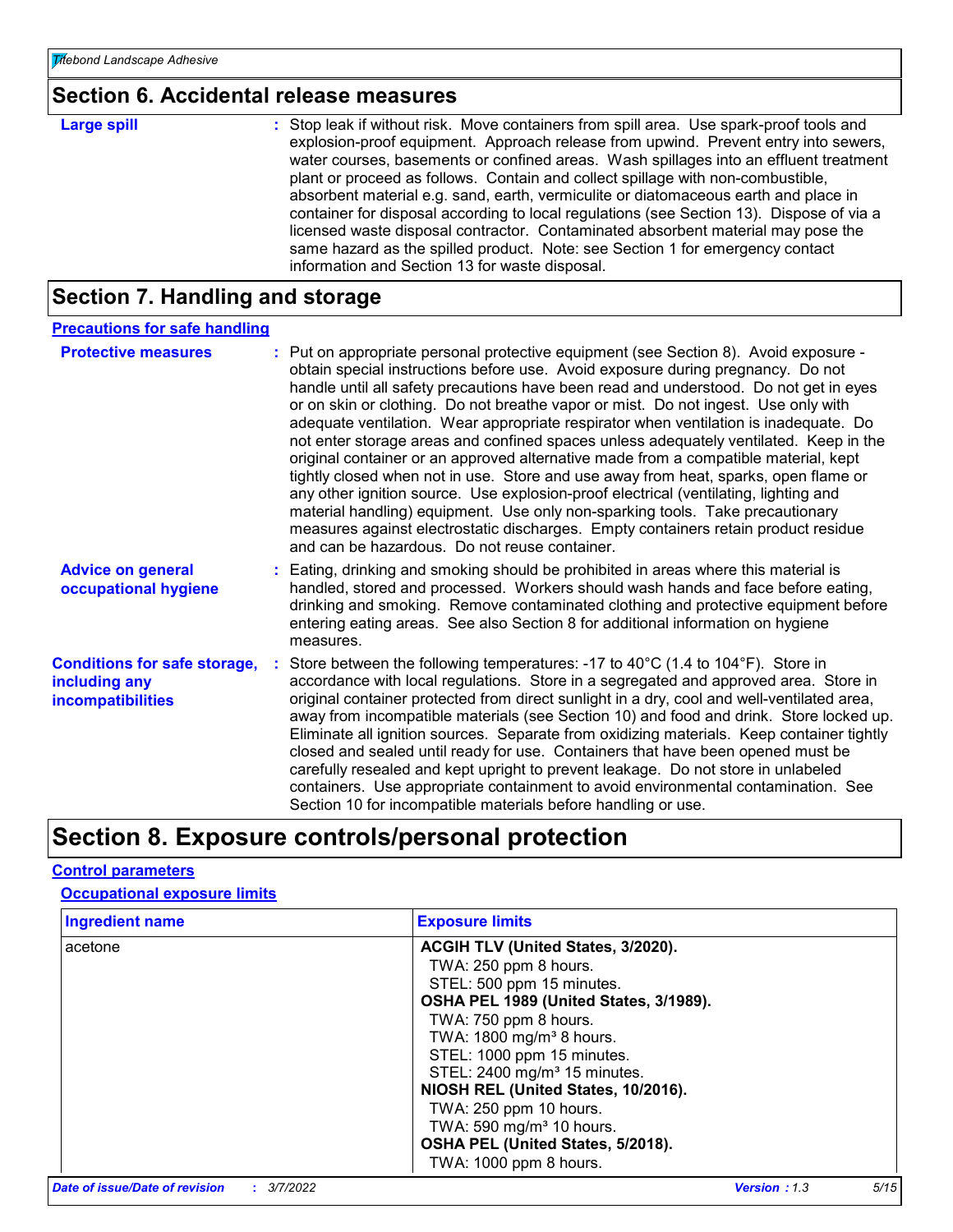# **Section 8. Exposure controls/personal protection**

|                                            | TWA: $2400$ mg/m <sup>3</sup> 8 hours.                                                                                                                                                                                                                                                                                                                                                                                                                                                                                                      |
|--------------------------------------------|---------------------------------------------------------------------------------------------------------------------------------------------------------------------------------------------------------------------------------------------------------------------------------------------------------------------------------------------------------------------------------------------------------------------------------------------------------------------------------------------------------------------------------------------|
| n-hexane                                   | OSHA PEL 1989 (United States, 3/1989).<br>TWA: 50 ppm 8 hours.<br>TWA: 180 mg/m <sup>3</sup> 8 hours.                                                                                                                                                                                                                                                                                                                                                                                                                                       |
|                                            | NIOSH REL (United States, 10/2016).<br>TWA: 50 ppm 10 hours.<br>TWA: 180 mg/m <sup>3</sup> 10 hours.<br>ACGIH TLV (United States, 3/2020). Absorbed through skin.<br>TWA: 50 ppm 8 hours.<br>OSHA PEL (United States, 5/2018).<br>TWA: 500 ppm 8 hours.<br>TWA: 1800 mg/m <sup>3</sup> 8 hours.                                                                                                                                                                                                                                             |
| toluene                                    | OSHA PEL 1989 (United States, 3/1989).<br>TWA: 100 ppm 8 hours.<br>TWA: 375 mg/m <sup>3</sup> 8 hours.<br>STEL: 150 ppm 15 minutes.<br>STEL: 560 mg/m <sup>3</sup> 15 minutes.<br>OSHA PEL Z2 (United States, 2/2013).<br>TWA: 200 ppm 8 hours.<br>CEIL: 300 ppm<br>AMP: 500 ppm 10 minutes.<br>NIOSH REL (United States, 10/2016).<br>TWA: 100 ppm 10 hours.<br>TWA: 375 mg/m <sup>3</sup> 10 hours.<br>STEL: 150 ppm 15 minutes.<br>STEL: 560 mg/m <sup>3</sup> 15 minutes.<br>ACGIH TLV (United States, 3/2020).<br>TWA: 20 ppm 8 hours. |
| <b>Appropriate engineering</b><br>controls | : Use only with adequate ventilation. Use process enclosures, local exhaust ventilation or<br>other engineering controls to keep worker exposure to airborne contaminants below any<br>recommended or statutory limits. The engineering controls also need to keep gas,<br>vapor or dust concentrations below any lower explosive limits. Use explosion-proof<br>ventilation equipment.                                                                                                                                                     |
| <b>Environmental exposure</b><br>controls  | : Emissions from ventilation or work process equipment should be checked to ensure<br>they comply with the requirements of environmental protection legislation. In some<br>cases, fume scrubbers, filters or engineering modifications to the process equipment<br>will be necessary to reduce emissions to acceptable levels.                                                                                                                                                                                                             |
| <b>Individual protection measures</b>      |                                                                                                                                                                                                                                                                                                                                                                                                                                                                                                                                             |
| <b>Hygiene measures</b>                    | : Wash hands, forearms and face thoroughly after handling chemical products, before<br>eating, smoking and using the lavatory and at the end of the working period.<br>Appropriate techniques should be used to remove potentially contaminated clothing.<br>Wash contaminated clothing before reusing. Ensure that eyewash stations and safety<br>showers are close to the workstation location.                                                                                                                                           |
| <b>Eye/face protection</b>                 | : Safety eyewear complying with an approved standard should be used when a risk<br>assessment indicates this is necessary to avoid exposure to liquid splashes, mists,<br>gases or dusts. If contact is possible, the following protection should be worn, unless<br>the assessment indicates a higher degree of protection: chemical splash goggles.                                                                                                                                                                                       |
| <b>Skin protection</b>                     |                                                                                                                                                                                                                                                                                                                                                                                                                                                                                                                                             |
|                                            |                                                                                                                                                                                                                                                                                                                                                                                                                                                                                                                                             |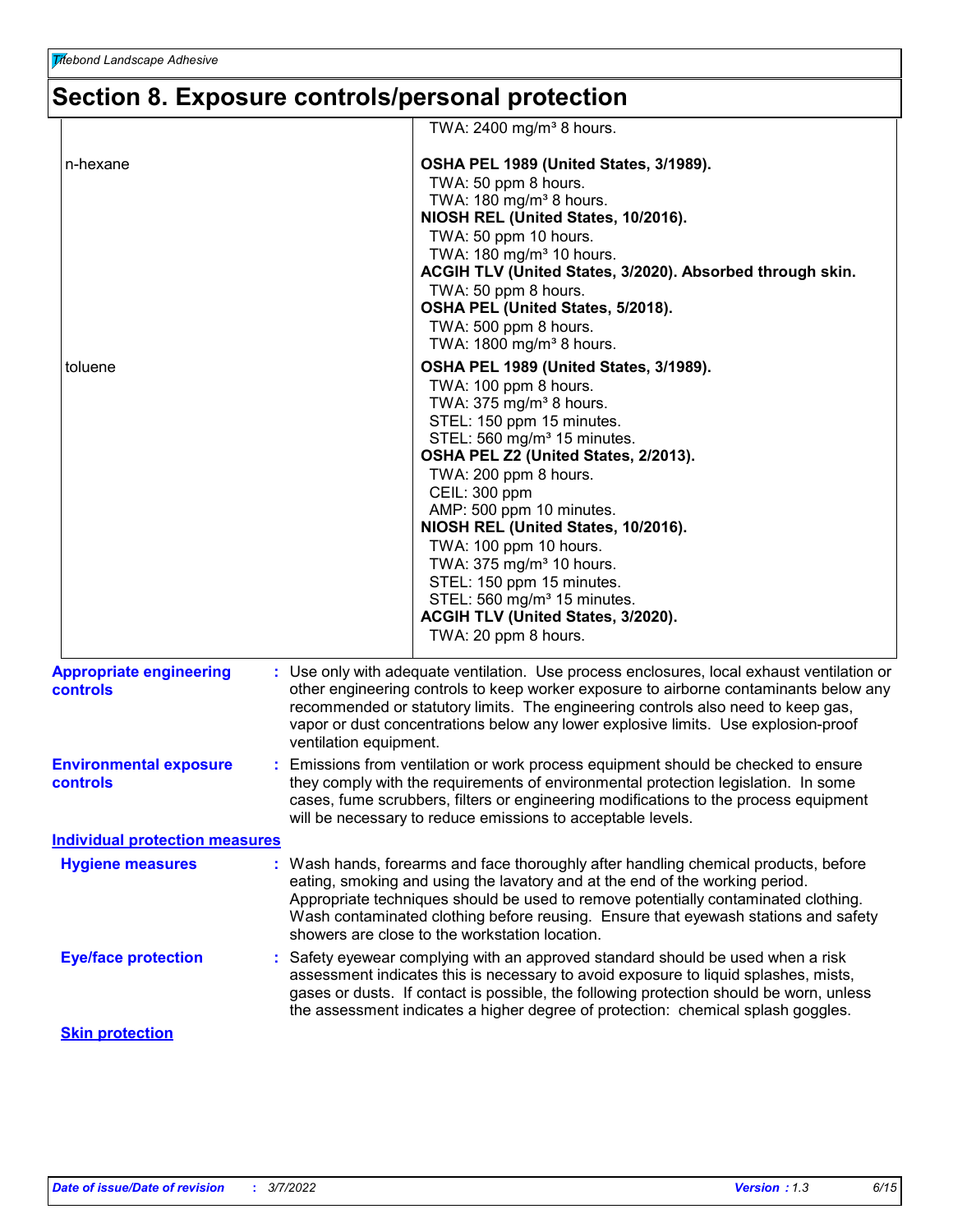# **Section 8. Exposure controls/personal protection**

| <b>Hand protection</b>        | : Chemical-resistant, impervious gloves complying with an approved standard should be<br>worn at all times when handling chemical products if a risk assessment indicates this is<br>necessary. Considering the parameters specified by the glove manufacturer, check<br>during use that the gloves are still retaining their protective properties. It should be<br>noted that the time to breakthrough for any glove material may be different for different<br>glove manufacturers. In the case of mixtures, consisting of several substances, the<br>protection time of the gloves cannot be accurately estimated. |
|-------------------------------|------------------------------------------------------------------------------------------------------------------------------------------------------------------------------------------------------------------------------------------------------------------------------------------------------------------------------------------------------------------------------------------------------------------------------------------------------------------------------------------------------------------------------------------------------------------------------------------------------------------------|
| <b>Body protection</b>        | : Personal protective equipment for the body should be selected based on the task being<br>performed and the risks involved and should be approved by a specialist before<br>handling this product. When there is a risk of ignition from static electricity, wear anti-<br>static protective clothing. For the greatest protection from static discharges, clothing<br>should include anti-static overalls, boots and gloves.                                                                                                                                                                                         |
| <b>Other skin protection</b>  | : Appropriate footwear and any additional skin protection measures should be selected<br>based on the task being performed and the risks involved and should be approved by a<br>specialist before handling this product.                                                                                                                                                                                                                                                                                                                                                                                              |
| <b>Respiratory protection</b> | : Based on the hazard and potential for exposure, select a respirator that meets the<br>appropriate standard or certification. Respirators must be used according to a<br>respiratory protection program to ensure proper fitting, training, and other important<br>aspects of use.                                                                                                                                                                                                                                                                                                                                    |

# **Section 9. Physical and chemical properties**

| <b>Appearance</b>                                 |                                                                                                                         |
|---------------------------------------------------|-------------------------------------------------------------------------------------------------------------------------|
| <b>Physical state</b>                             | : Liquid. $[Paste.]$                                                                                                    |
| <b>Color</b>                                      | : Beige.                                                                                                                |
| <b>Odor</b>                                       | : Solvent. [Strong]                                                                                                     |
| <b>Odor threshold</b>                             | : Not available.                                                                                                        |
| рH                                                | Not applicable.                                                                                                         |
| <b>Melting point</b>                              | Not available.                                                                                                          |
| <b>Boiling point</b>                              | : $56^{\circ}$ C (132.8 $^{\circ}$ F)                                                                                   |
| <b>Flash point</b>                                | Closed cup: -17.7°C (0.14°F) [Setaflash.]                                                                               |
| <b>Evaporation rate</b>                           | : Not available.                                                                                                        |
| <b>Flammability (solid, gas)</b>                  | Highly flammable in the presence of the following materials or conditions: open flames,<br>sparks and static discharge. |
| Lower and upper explosive<br>(flammable) limits   | $:$ Lower: 1.2%<br>Upper: 12.8%                                                                                         |
| <b>VOC (less water, less</b><br>exempt solvents)  | $: 281$ g/l                                                                                                             |
| <b>Volatility</b>                                 | : $35.17\%$ (w/w)                                                                                                       |
| <b>Vapor density</b>                              | : Not available.                                                                                                        |
| <b>Relative density</b>                           | : 1.07365                                                                                                               |
| <b>Solubility</b>                                 | : Insoluble in the following materials: cold water.                                                                     |
| <b>Solubility in water</b>                        | : Not available.                                                                                                        |
| <b>Partition coefficient: n-</b><br>octanol/water | : Not available.                                                                                                        |
| <b>Auto-ignition temperature</b>                  | : $252^{\circ}$ C (485.6 $^{\circ}$ F)                                                                                  |
| <b>Decomposition temperature</b>                  | : Not available.                                                                                                        |
| <b>Viscosity</b>                                  | : Not available.                                                                                                        |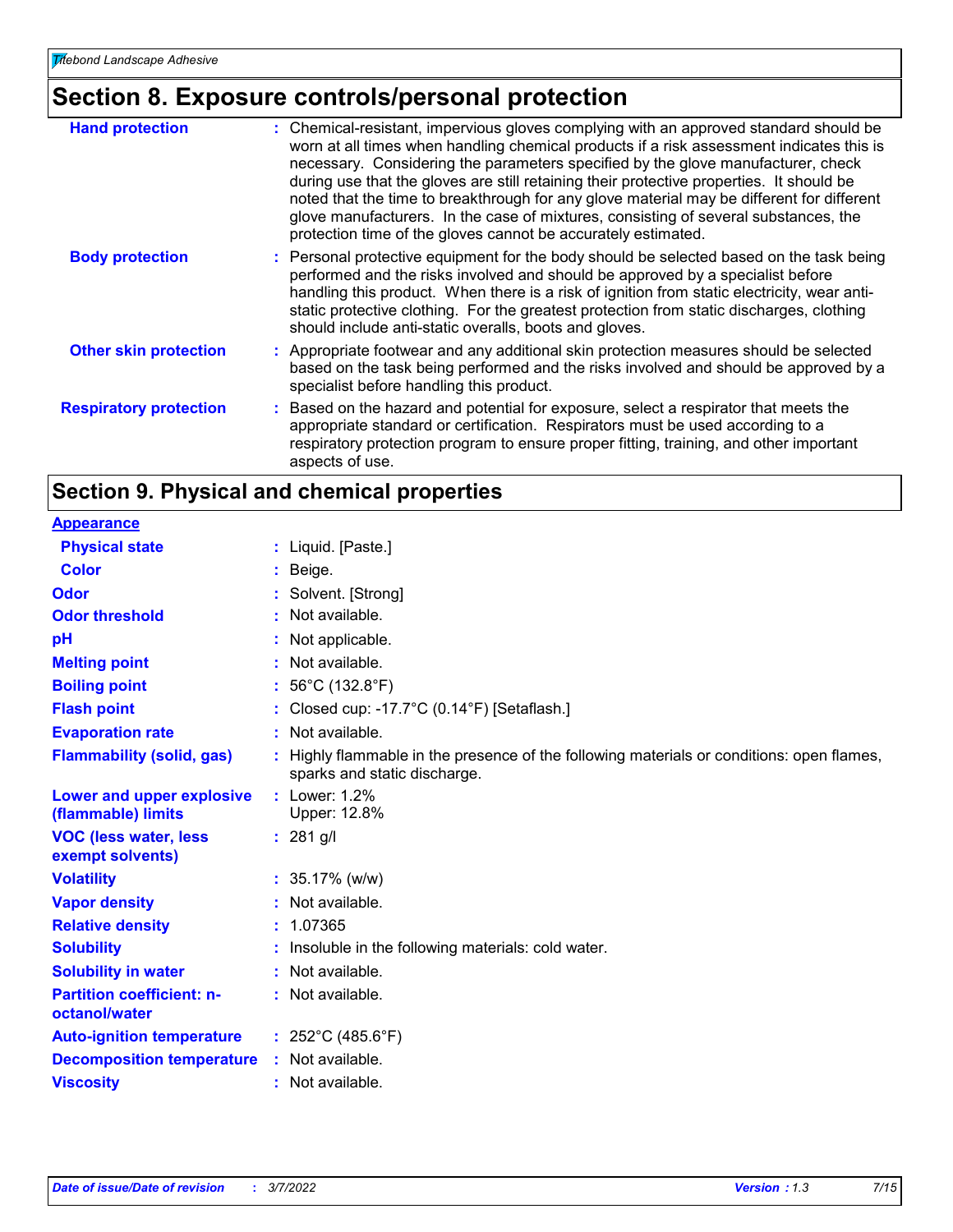# **Section 10. Stability and reactivity**

| <b>Reactivity</b>                                   | : No specific test data related to reactivity available for this product or its ingredients.                                                                                 |
|-----------------------------------------------------|------------------------------------------------------------------------------------------------------------------------------------------------------------------------------|
| <b>Chemical stability</b>                           | : The product is stable.                                                                                                                                                     |
| <b>Possibility of hazardous</b><br><b>reactions</b> | : Under normal conditions of storage and use, hazardous reactions will not occur.                                                                                            |
| <b>Conditions to avoid</b>                          | : Avoid all possible sources of ignition (spark or flame). Do not pressurize, cut, weld,<br>braze, solder, drill, grind or expose containers to heat or sources of ignition. |
| <b>Incompatible materials</b>                       | : Reactive or incompatible with the following materials:<br>oxidizing materials                                                                                              |
| <b>Hazardous decomposition</b><br>products          | Under normal conditions of storage and use, hazardous decomposition products should<br>not be produced.                                                                      |

# **Section 11. Toxicological information**

#### **Information on toxicological effects**

#### **Acute toxicity**

| <b>Product/ingredient name</b> | <b>Result</b>                | <b>Species</b> | <b>Dose</b>           | <b>Exposure</b> |
|--------------------------------|------------------------------|----------------|-----------------------|-----------------|
| acetone                        | LD50 Oral                    | Rat            | 5800 mg/kg            |                 |
| In-hexane                      | <b>LC50 Inhalation Gas.</b>  | Rat            | 48000 ppm             | 4 hours         |
|                                | LD50 Dermal                  | Rabbit         | >3295 mg/kg           |                 |
|                                | LD50 Oral                    | Rat            | 15840 mg/kg           |                 |
| <b>toluene</b>                 | <b>LC50 Inhalation Vapor</b> | Rat            | $49$ g/m <sup>3</sup> | 4 hours         |
|                                | LD50 Oral                    | Rat            | 636 mg/kg             |                 |

#### **Irritation/Corrosion**

| <b>Product/ingredient name</b> | <b>Result</b>            | <b>Species</b> | <b>Score</b> | <b>Exposure</b>  | <b>Observation</b>       |
|--------------------------------|--------------------------|----------------|--------------|------------------|--------------------------|
| acetone                        | Eyes - Mild irritant     | Human          |              | 186300 ppm       | $\overline{a}$           |
|                                | Eyes - Mild irritant     | Rabbit         |              | 10 uL            |                          |
|                                | Eyes - Moderate irritant | Rabbit         |              | 24 hours 20      |                          |
|                                |                          |                |              | mg               |                          |
|                                | Eyes - Severe irritant   | Rabbit         |              | $20 \, mg$       |                          |
|                                | Skin - Mild irritant     | Rabbit         |              | 24 hours 500     |                          |
|                                |                          |                |              | mg               |                          |
|                                | Skin - Mild irritant     | Rabbit         |              | 395 mg           |                          |
| n-hexane                       | Eyes - Mild irritant     | Rabbit         |              | $10 \, mg$       |                          |
| l toluene                      | Eyes - Mild irritant     | Rabbit         |              | 0.5 minutes      |                          |
|                                |                          |                |              | $100 \text{ mg}$ |                          |
|                                | Eyes - Mild irritant     | Rabbit         |              | 870 ug           |                          |
|                                | Eyes - Severe irritant   | Rabbit         |              | 24 hours 2       |                          |
|                                |                          |                |              | mg               |                          |
|                                | Skin - Mild irritant     | Pig            |              | 24 hours 250     |                          |
|                                |                          |                |              | uL               |                          |
|                                | Skin - Mild irritant     | Rabbit         |              | 435 mg           |                          |
|                                | Skin - Moderate irritant | Rabbit         |              | 24 hours 20      | $\blacksquare$           |
|                                |                          |                |              | mg               |                          |
|                                | Skin - Moderate irritant | Rabbit         |              | 500 mg           | $\overline{\phantom{0}}$ |

#### **Conclusion/Summary**

**Skin :** Prolonged or repeated contact can defat the skin and lead to irritation, cracking and/or dermatitis.

**Eyes :** Moderately irritating to eyes.

**Respiratory :** High vapor concentrations can cause headaches, dizziness, drowsiness and nausea and may lead to unconsciousness.

#### **Sensitization**

Not available.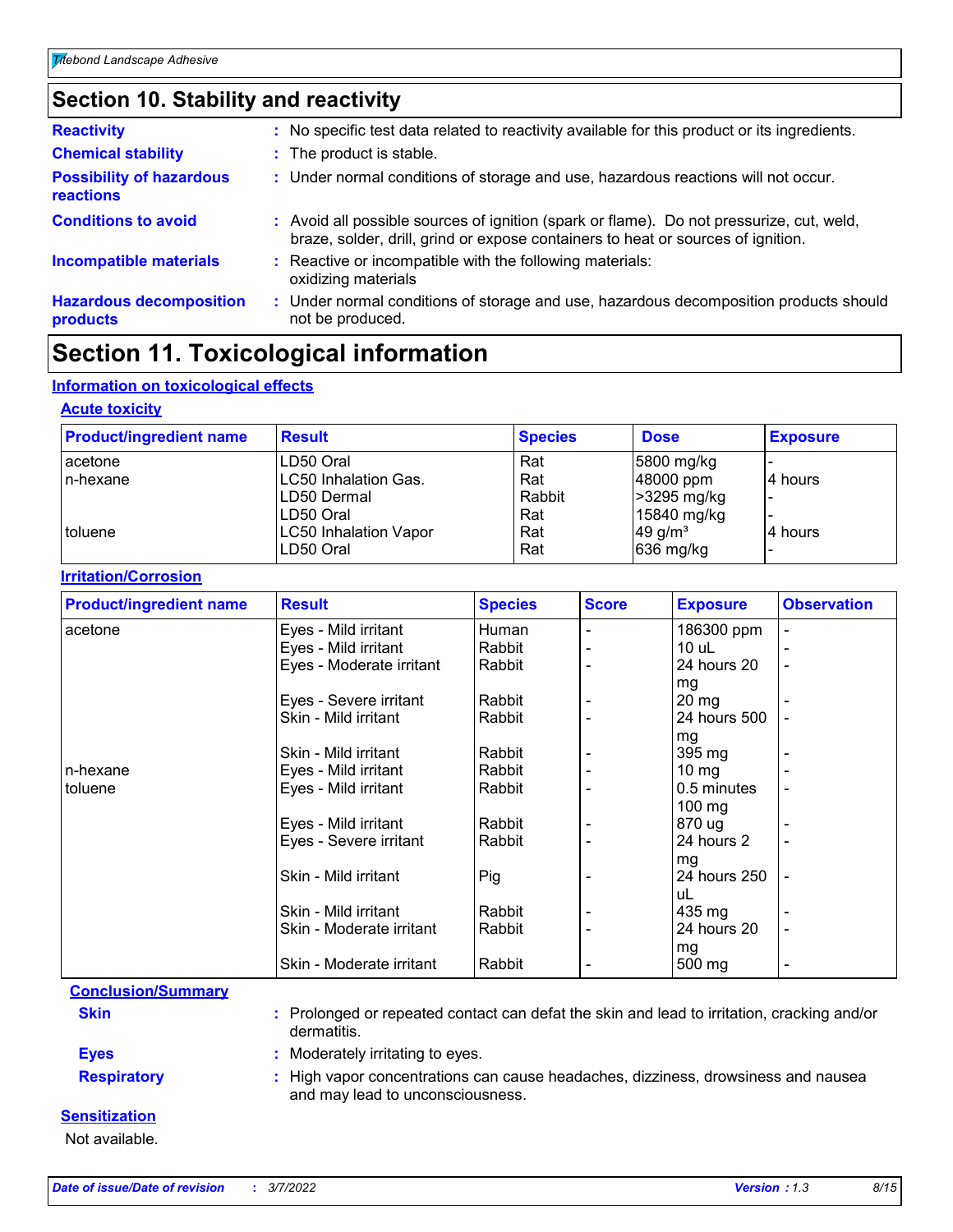# **Section 11. Toxicological information**

#### **Mutagenicity**

Not available.

#### **Carcinogenicity**

Not available.

#### **Classification**

| <b>Product/ingredient name OSHA</b> | <b>IARC</b> | <b>NTP</b> |
|-------------------------------------|-------------|------------|
| toluene                             |             |            |

#### **Reproductive toxicity**

| <b>Product/ingredient name</b> | <b>Maternal</b><br><b>Itoxicity</b> | <b>Fertility</b>         | Development Species<br>toxin |     | <b>Dose</b> | <b>Exposure</b> |
|--------------------------------|-------------------------------------|--------------------------|------------------------------|-----|-------------|-----------------|
| toluene                        |                                     | $\overline{\phantom{0}}$ |                              | Rat | Inhalation  |                 |

**Conclusion/Summary :** Reproductive toxicant - female

#### **Teratogenicity**

Not available.

#### **Specific target organ toxicity (single exposure)**

| <b>Name</b>                        | <b>Category</b>          | <b>Route of</b><br>exposure | <b>Target organs</b>                   |
|------------------------------------|--------------------------|-----------------------------|----------------------------------------|
| <b>Fitebond Landscape Adhesive</b> | Category 3               |                             | Respiratory tract<br>irritation        |
|                                    | Category 3               |                             | Narcotic effects                       |
| acetone                            | Category 3               |                             | Narcotic effects                       |
| In-hexane                          | Category 3               |                             | Respiratory tract<br>irritation        |
| toluene                            | Category 3<br>Category 3 |                             | l Narcotic effects<br>Narcotic effects |

#### **Specific target organ toxicity (repeated exposure)**

| <b>Name</b>                        | <b>Category</b> | <b>Route of</b><br>exposure | <b>Target organs</b>            |
|------------------------------------|-----------------|-----------------------------|---------------------------------|
| <b>Titebond Landscape Adhesive</b> | Category 1      | inhalation                  | peripheral nervous<br>system    |
|                                    | Category 2      | inhalation                  | liver                           |
| In-hexane                          | Category 1      | inhalation                  | peripheral nervous<br>system    |
| toluene                            | Category 2      |                             | central nervous<br>system (CNS) |

#### **Aspiration hazard**

| <b>Name</b> | Result                                |
|-------------|---------------------------------------|
| In-hexane   | <b>ASPIRATION HAZARD - Category 1</b> |
| toluene     | <b>ASPIRATION HAZARD - Category 1</b> |

#### **Information on the likely routes of exposure**

**:** Routes of entry anticipated: Oral, Dermal, Inhalation.

#### **Potential acute health effects**

| <b>Eve contact</b>  | : Causes serious eye irritation.                                                                                             |
|---------------------|------------------------------------------------------------------------------------------------------------------------------|
| <b>Inhalation</b>   | : Can cause central nervous system (CNS) depression. May cause drowsiness or<br>dizziness. May cause respiratory irritation. |
| <b>Skin contact</b> | : Causes skin irritation. Defatting to the skin.                                                                             |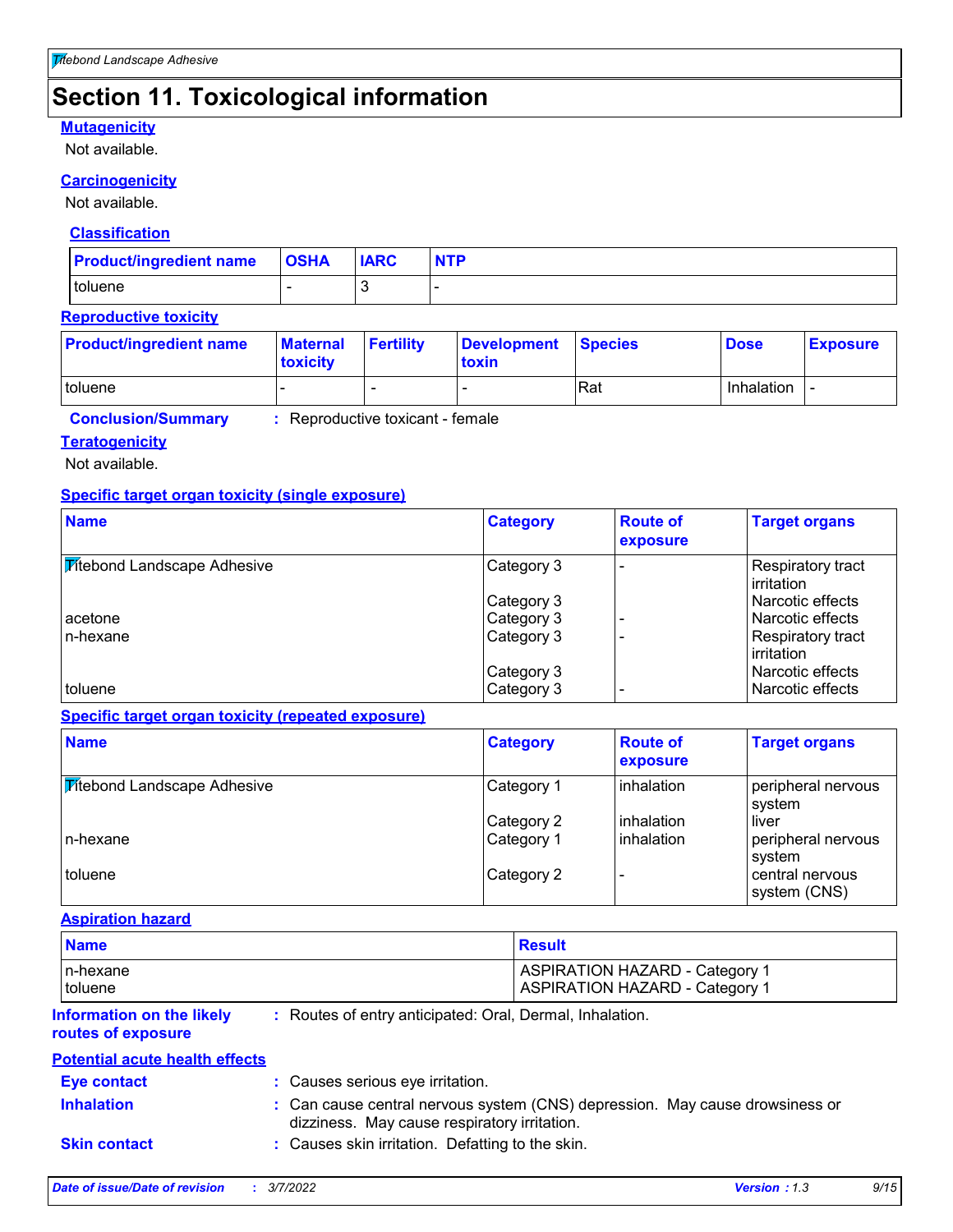# **Section 11. Toxicological information**

| <b>Ingestion</b>                        | : Can cause central nervous system (CNS) depression.                                                                                                                                                                                                                  |
|-----------------------------------------|-----------------------------------------------------------------------------------------------------------------------------------------------------------------------------------------------------------------------------------------------------------------------|
|                                         | <b>Symptoms related to the physical, chemical and toxicological characteristics</b>                                                                                                                                                                                   |
| <b>Eye contact</b>                      | : Adverse symptoms may include the following:<br>pain or irritation<br>watering<br>redness                                                                                                                                                                            |
| <b>Inhalation</b>                       | Adverse symptoms may include the following:<br>respiratory tract irritation<br>coughing<br>nausea or vomiting<br>headache<br>drowsiness/fatigue<br>dizziness/vertigo<br>unconsciousness<br>reduced fetal weight<br>increase in fetal deaths<br>skeletal malformations |
| <b>Skin contact</b>                     | : Adverse symptoms may include the following:<br>irritation<br>redness<br>dryness<br>cracking                                                                                                                                                                         |
| <b>Ingestion</b>                        | : No specific data.                                                                                                                                                                                                                                                   |
|                                         | Delayed and immediate effects and also chronic effects from short and long term exposure                                                                                                                                                                              |
| <b>Short term exposure</b>              |                                                                                                                                                                                                                                                                       |
| <b>Potential immediate</b><br>effects   | : Not available.                                                                                                                                                                                                                                                      |
| <b>Potential delayed effects</b>        | : Not available.                                                                                                                                                                                                                                                      |
| <b>Long term exposure</b>               |                                                                                                                                                                                                                                                                       |
| <b>Potential immediate</b><br>effects   | : Not available.                                                                                                                                                                                                                                                      |
| <b>Potential delayed effects</b>        | : Not available.                                                                                                                                                                                                                                                      |
| <b>Potential chronic health effects</b> |                                                                                                                                                                                                                                                                       |
| Not available.                          |                                                                                                                                                                                                                                                                       |
| <b>General</b>                          | : Causes damage to organs through prolonged or repeated exposure if inhaled.<br>Prolonged or repeated contact can defat the skin and lead to irritation, cracking and/or<br>dermatitis.                                                                               |
| <b>Carcinogenicity</b>                  | No known significant effects or critical hazards.                                                                                                                                                                                                                     |
| <b>Mutagenicity</b>                     | No known significant effects or critical hazards.                                                                                                                                                                                                                     |
| <b>Teratogenicity</b>                   | Suspected of damaging the unborn child if inhaled.                                                                                                                                                                                                                    |
| <b>Developmental effects</b>            | No known significant effects or critical hazards.                                                                                                                                                                                                                     |
| <b>Fertility effects</b>                | Suspected of damaging fertility if inhaled.                                                                                                                                                                                                                           |
| <b>Numerical measures of toxicity</b>   |                                                                                                                                                                                                                                                                       |
| <b>Acute toxicity estimates</b>         |                                                                                                                                                                                                                                                                       |
| Not available.                          |                                                                                                                                                                                                                                                                       |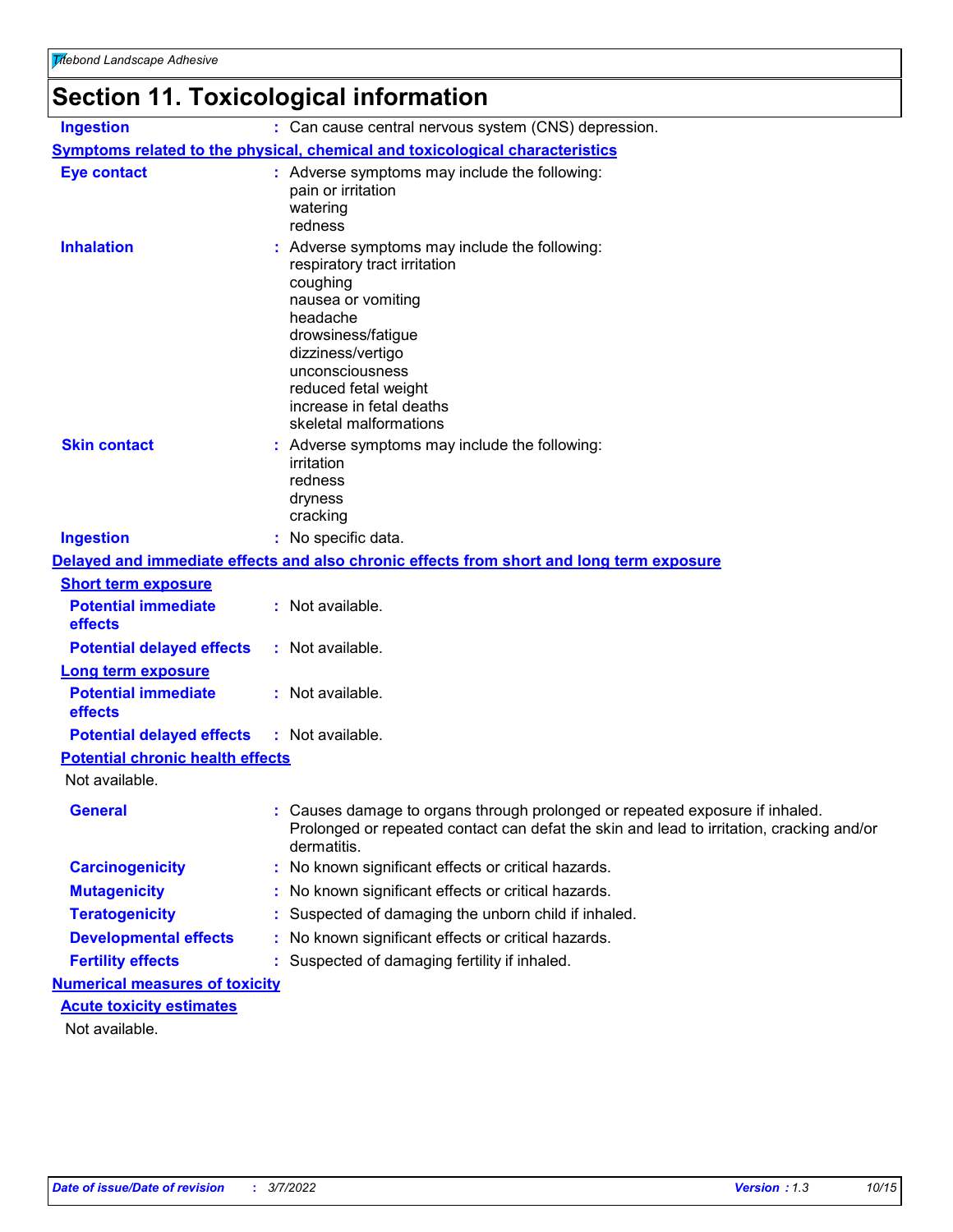# **Section 12. Ecological information**

#### **Toxicity**

| <b>Product/ingredient name</b> | <b>Result</b>                        | <b>Species</b>                                                            | <b>Exposure</b> |
|--------------------------------|--------------------------------------|---------------------------------------------------------------------------|-----------------|
| acetone                        | Acute EC50 20.565 mg/l Marine water  | Algae - Ulva pertusa                                                      | 96 hours        |
|                                | Acute LC50 4.42589 ml/L Marine water | Crustaceans - Acartia tonsa -<br>Copepodid                                | 48 hours        |
|                                | Acute LC50 10000 µg/l Fresh water    | Daphnia - Daphnia magna                                                   | 48 hours        |
|                                | Acute LC50 5600 ppm Fresh water      | Fish - Poecilia reticulata                                                | 96 hours        |
|                                | Chronic NOEC 4.95 mg/l Marine water  | Algae - Ulva pertusa                                                      | 96 hours        |
|                                | Chronic NOEC 0.016 ml/L Fresh water  | Crustaceans - Daphniidae                                                  | 21 days         |
|                                | Chronic NOEC 0.1 ml/L Fresh water    | Daphnia - Daphnia magna -<br><b>Neonate</b>                               | 21 days         |
|                                | Chronic NOEC 5 µg/l Marine water     | Fish - Gasterosteus aculeatus -<br>Larvae                                 | 42 days         |
| n-hexane                       | Acute EC50 0.89 mg/l                 | Algae                                                                     | 96 hours        |
|                                | Acute EC50 3.9 mg/l                  | Crustaceans                                                               | 48 hours        |
|                                | Acute LC50 2500 µg/l Fresh water     | Fish - Pimephales promelas                                                | 96 hours        |
|                                | Chronic NOEC 4.9 mg/l                | Crustaceans                                                               | 21 days         |
|                                | Chronic NOEC 2.8 mg/l                | Fish - rainbow trout                                                      | 28 days         |
| toluene                        | Acute EC50 12500 µg/l Fresh water    | Algae - Pseudokirchneriella<br>subcapitata                                | 72 hours        |
|                                | Acute EC50 11600 µg/l Fresh water    | Crustaceans - Gammarus<br>pseudolimnaeus - Adult                          | 48 hours        |
|                                | Acute EC50 6000 µg/l Fresh water     | Daphnia - Daphnia magna -<br>Juvenile (Fledgling, Hatchling,<br>Weanling) | 48 hours        |
|                                | Acute LC50 5500 µg/l Fresh water     | Fish - Oncorhynchus kisutch - Fry                                         | 96 hours        |
|                                | Chronic NOEC 1000 µg/l Fresh water   | Daphnia - Daphnia magna                                                   | 21 days         |

#### **Persistence and degradability**

| <b>Product/ingredient name</b> | <b>Aquatic half-life</b> | <b>Photolysis</b> | <b>Biodegradability</b> |
|--------------------------------|--------------------------|-------------------|-------------------------|
| In-hexane                      |                          |                   | Readily                 |
| I toluene                      |                          |                   | Readily                 |

#### **Bioaccumulative potential**

| <b>Product/ingredient name</b> | $\mathsf{LogP}_\mathsf{ow}$ | <b>BCF</b> | <b>Potential</b> |
|--------------------------------|-----------------------------|------------|------------------|
| acetone<br>In-hexane           | $-0.23$                     | 501.187    | low<br>high      |
| toluene                        | 2.73                        | <b>90</b>  | low              |

#### **Mobility in soil**

**:** Not available.

**coefficient (Koc)** 

**Soil/water partition** 

#### **Other adverse effects** : No known significant effects or critical hazards.

# **Section 13. Disposal considerations**

**Disposal methods :**

The generation of waste should be avoided or minimized wherever possible. Disposal of this product, solutions and any by-products should at all times comply with the requirements of environmental protection and waste disposal legislation and any regional local authority requirements. Dispose of surplus and non-recyclable products via a licensed waste disposal contractor. Waste should not be disposed of untreated to the sewer unless fully compliant with the requirements of all authorities with jurisdiction. Waste packaging should be recycled. Incineration or landfill should only be considered when recycling is not feasible. This material and its container must be disposed of in a safe way. Care should be taken when handling emptied containers that have not been cleaned or rinsed out. Empty containers or liners may retain some product residues. Vapor from product residues may create a highly flammable or explosive atmosphere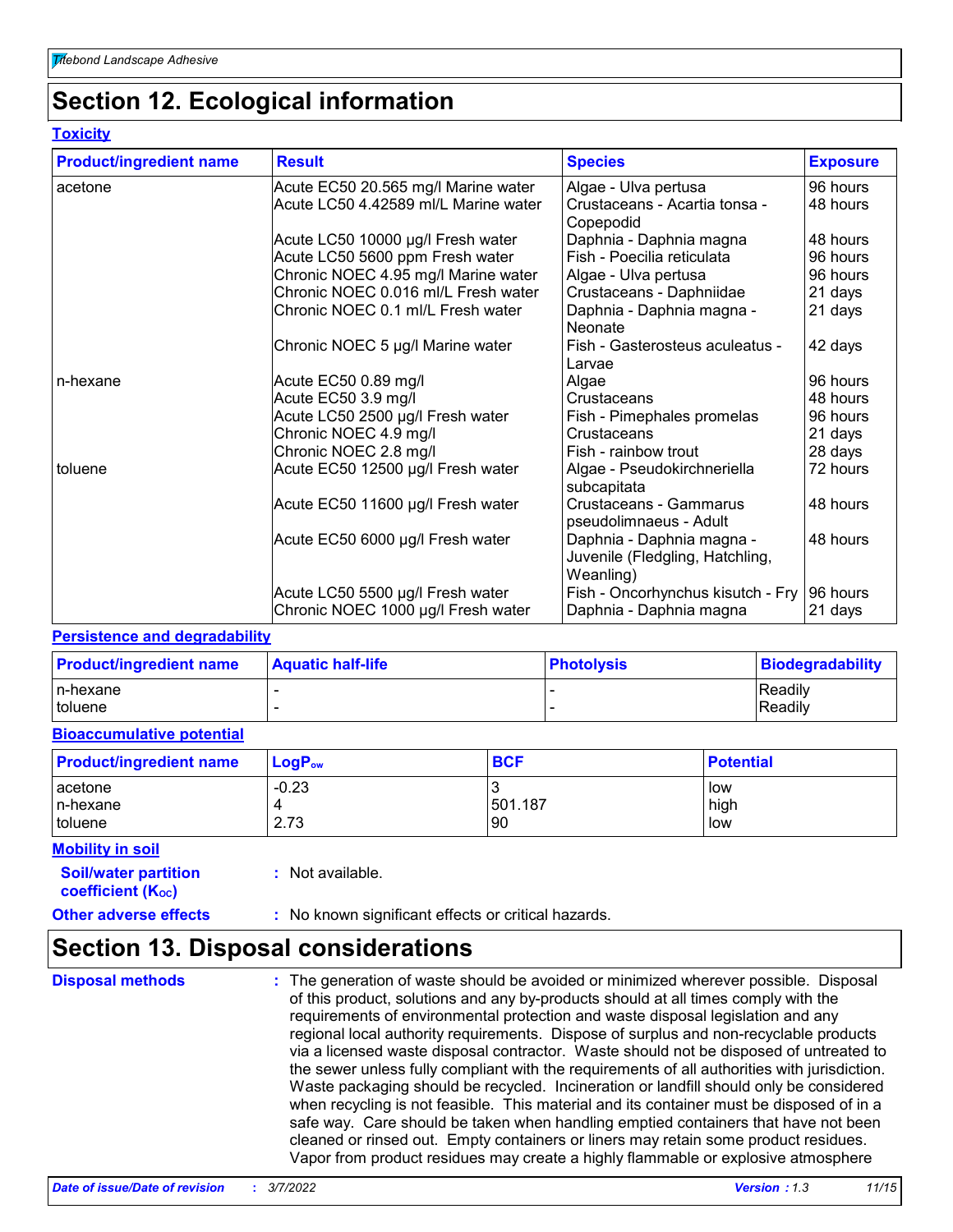# **Section 13. Disposal considerations**

inside the container. Do not cut, weld or grind used containers unless they have been cleaned thoroughly internally. Avoid dispersal of spilled material and runoff and contact with soil, waterways, drains and sewers.

#### **United States - RCRA Toxic hazardous waste "U" List**

| Ingredient                   | CAS#      | <b>Status</b> | <b>Reference</b><br><b>Inumber</b> |
|------------------------------|-----------|---------------|------------------------------------|
| Acetone (I); 2-Propanone (I) | $67-64-1$ | Listed        | U002                               |
| Toluene; Benzene, methyl-    | 108-88-3  | Listed        | U220                               |

# **Section 14. Transport information**

|                                        | <b>DOT</b><br><b>Classification</b>             | <b>TDG</b><br><b>Classification</b>             | <b>Mexico</b><br><b>Classification</b>          | <b>ADR/RID</b>                                  | <b>IMDG</b>                                     | <b>IATA</b>                                     |
|----------------------------------------|-------------------------------------------------|-------------------------------------------------|-------------------------------------------------|-------------------------------------------------|-------------------------------------------------|-------------------------------------------------|
| <b>UN number</b>                       | <b>UN1133</b>                                   | <b>UN1133</b>                                   | <b>UN1133</b>                                   | <b>UN1133</b>                                   | <b>UN1133</b>                                   | <b>UN1133</b>                                   |
| <b>UN proper</b><br>shipping name      | ADHESIVES,<br>containing<br>flammable<br>liquid | ADHESIVES,<br>containing<br>flammable<br>liquid | ADHESIVES,<br>containing<br>flammable<br>liquid | ADHESIVES,<br>containing<br>flammable<br>liquid | ADHESIVES,<br>containing<br>flammable<br>liquid | ADHESIVES,<br>containing<br>flammable<br>liquid |
| <b>Transport</b><br>hazard class(es)   | 3                                               | 3                                               | 3                                               | 3                                               | 3                                               | 3                                               |
| <b>Packing group</b>                   | $\mathbf{III}$                                  | III                                             | III                                             | Ш                                               | $\mathbf{III}$                                  | III                                             |
| <b>Environmental</b><br><b>hazards</b> | No.                                             | No.                                             | No.                                             | No.                                             | No.                                             | No.                                             |

#### **Additional information**

| <b>DOT Classification</b>    | : Reportable quantity 12184.7 lbs / 5531.9 kg [1361.1 gal / 5152.4 L]. Package sizes<br>shipped in quantities less than the product reportable quantity are not subject to the RQ<br>(reportable quantity) transportation requirements.<br><b>Remarks</b> Limited quantity |
|------------------------------|----------------------------------------------------------------------------------------------------------------------------------------------------------------------------------------------------------------------------------------------------------------------------|
| <b>TDG Classification</b>    | : Product classified as per the following sections of the Transportation of Dangerous<br>Goods Regulations: 2.18-2.19 (Class 3).<br><b>Remarks</b> Limited quantity                                                                                                        |
| <b>Mexico Classification</b> | : Remarks Limited quantity                                                                                                                                                                                                                                                 |
| <b>ADR/RID</b>               | : Tunnel code $(D/E)$<br><b>Remarks</b> Limited quantity                                                                                                                                                                                                                   |
| <b>IMDG</b>                  | : Remarks Limited quantity                                                                                                                                                                                                                                                 |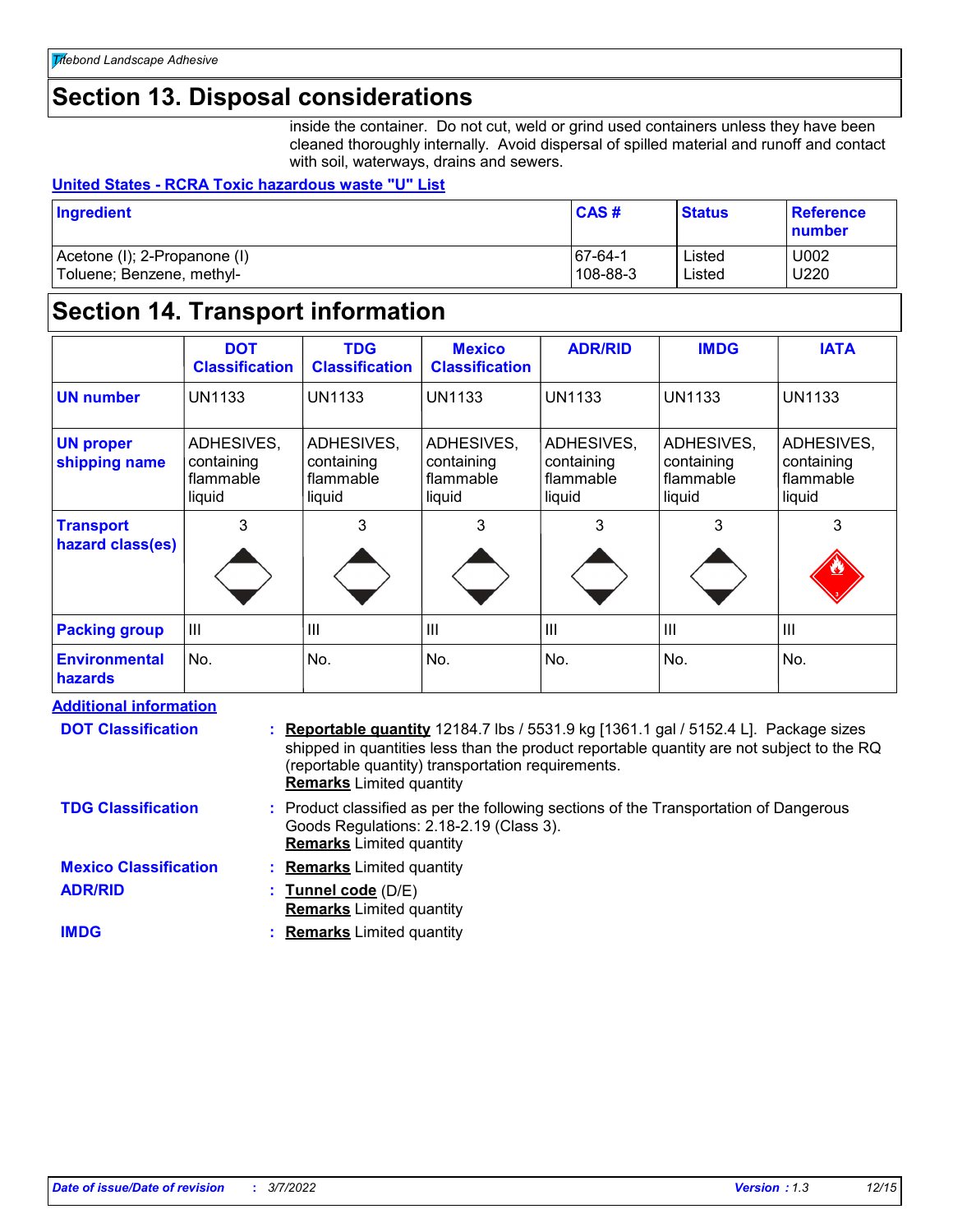# **Section 15. Regulatory information**

#### **U.S. Federal regulations**

#### **SARA 302/304**

#### **Composition/information on ingredients**

No products were found.

| <b>SARA 304 RQ</b>    | : Not applicable.                                                                                                                                                                                                                                                                                                                                                                                                                                                                                          |
|-----------------------|------------------------------------------------------------------------------------------------------------------------------------------------------------------------------------------------------------------------------------------------------------------------------------------------------------------------------------------------------------------------------------------------------------------------------------------------------------------------------------------------------------|
| <b>SARA 311/312</b>   |                                                                                                                                                                                                                                                                                                                                                                                                                                                                                                            |
| <b>Classification</b> | : FLAMMABLE LIQUIDS - Category 2<br>SKIN IRRITATION - Category 2<br>EYE IRRITATION - Category 2A<br><b>TOXIC TO REPRODUCTION - Category 2</b><br>SPECIFIC TARGET ORGAN TOXICITY (SINGLE EXPOSURE) (Respiratory tract<br>irritation) - Category 3<br>SPECIFIC TARGET ORGAN TOXICITY (SINGLE EXPOSURE) (Narcotic effects) -<br>Category 3<br>SPECIFIC TARGET ORGAN TOXICITY (REPEATED EXPOSURE) - Category 1<br>SPECIFIC TARGET ORGAN TOXICITY (REPEATED EXPOSURE) - Category 2<br>HNOC - Defatting irritant |

#### **Composition/information on ingredients**

| <b>Name</b> | $\frac{9}{6}$ | <b>Classification</b>                                                                                                                                                                                                                                                                                                                                                   |
|-------------|---------------|-------------------------------------------------------------------------------------------------------------------------------------------------------------------------------------------------------------------------------------------------------------------------------------------------------------------------------------------------------------------------|
| acetone     | ≥10 - ≤25     | <b>FLAMMABLE LIQUIDS - Category 2</b><br>EYE IRRITATION - Category 2A<br>SPECIFIC TARGET ORGAN TOXICITY (SINGLE EXPOSURE)<br>(Narcotic effects) - Category 3                                                                                                                                                                                                            |
| n-hexane    | $≥10 - ≤25$   | FLAMMABLE LIQUIDS - Category 2<br>SKIN IRRITATION - Category 2<br>SPECIFIC TARGET ORGAN TOXICITY (SINGLE EXPOSURE)<br>(Respiratory tract irritation) - Category 3<br>SPECIFIC TARGET ORGAN TOXICITY (SINGLE EXPOSURE)<br>(Narcotic effects) - Category 3<br>SPECIFIC TARGET ORGAN TOXICITY (REPEATED<br>EXPOSURE) - Category 1<br><b>ASPIRATION HAZARD - Category 1</b> |
| toluene     | ≤10           | FLAMMABLE LIQUIDS - Category 2<br>SKIN IRRITATION - Category 2<br>EYE IRRITATION - Category 2B<br>TOXIC TO REPRODUCTION - Category 2<br>SPECIFIC TARGET ORGAN TOXICITY (SINGLE EXPOSURE)<br>(Narcotic effects) - Category 3<br>SPECIFIC TARGET ORGAN TOXICITY (REPEATED<br>EXPOSURE) - Category 2<br><b>ASPIRATION HAZARD - Category 1</b>                              |

#### **SARA 313**

|                                           | <b>Product name</b>            | <b>CAS number</b>                           | $\frac{9}{6}$                   |
|-------------------------------------------|--------------------------------|---------------------------------------------|---------------------------------|
| <b>Form R - Reporting</b><br>requirements | acetone<br>n-hexane<br>toluene | 67-64-1<br>$110 - 54 - 3$<br>$108 - 88 - 3$ | l≥10 - ≤25<br>210 - ≤25<br>l≤10 |
| <b>Supplier notification</b>              | n-hexane<br>toluene            | $1110 - 54 - 3$<br>$ 108 - 88 - 3 $         | l≥10 - ≤25<br>l≤10              |

SARA 313 notifications must not be detached from the SDS and any copying and redistribution of the SDS shall include copying and redistribution of the notice attached to copies of the SDS subsequently redistributed.

#### **State regulations**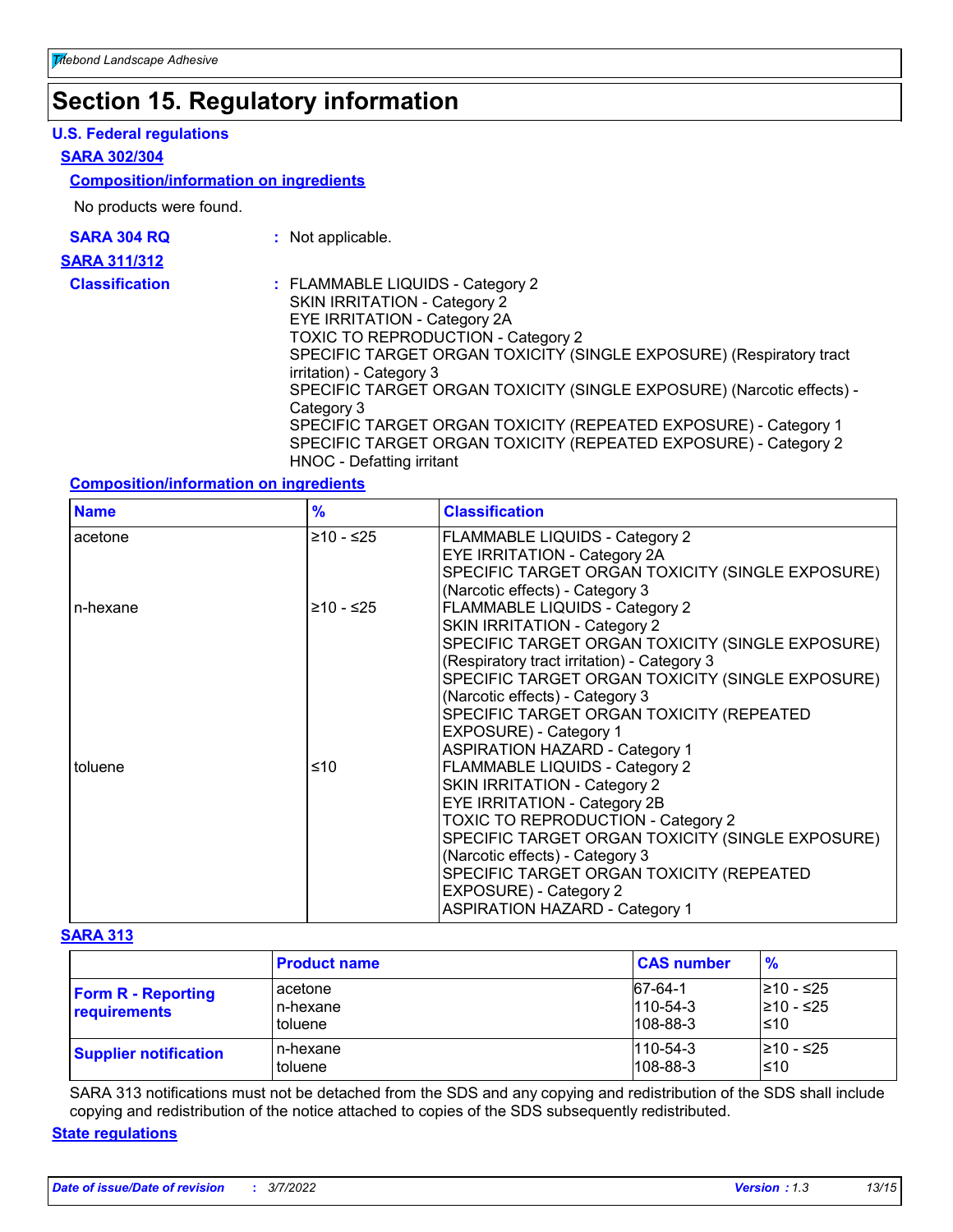# **Section 15. Regulatory information**

| <b>Massachusetts</b> | : The following components are listed: ACETONE; HEXANE; N-HEXANE; TOLUENE;<br><b>METHYLBENZENE</b>          |
|----------------------|-------------------------------------------------------------------------------------------------------------|
| <b>New York</b>      | : The following components are listed: Acetone; 2-Propanone; Hexane; Toluene                                |
| <b>New Jersey</b>    | : The following components are listed: ACETONE; 2-PROPANONE; n-HEXANE;<br>HEXANE; TOLUENE; BENZENE, METHYL- |
| <b>Pennsylvania</b>  | : The following components are listed: 2-PROPANONE; HEXANE; BENZENE, METHYL-                                |

#### **California Prop. 65**

WARNING: This product can expose you to chemicals including n-Hexane and Toluene, which are known to the State of California to cause birth defects or other reproductive harm. For more information go to www.P65Warnings. ca.gov.

| <b>Ingredient name</b> | No significant risk<br>level | <b>Maximum</b><br>acceptable dosage<br><b>level</b> |
|------------------------|------------------------------|-----------------------------------------------------|
| In-hexane<br>Toluene   |                              | Yes.<br>Yes.                                        |

#### **International regulations**

**Chemical Weapon Convention List Schedules I, II & III Chemicals**

Not listed.

#### **Montreal Protocol**

Not listed.

#### **Stockholm Convention on Persistent Organic Pollutants**

Not listed.

#### **UNECE Aarhus Protocol on POPs and Heavy Metals**

Not listed.

#### **Inventory list**

**China :** All components are listed or exempted.

**United States TSCA 8(b) inventory**

**:** All components are active or exempted.

# **Section 16. Other information**

#### **Hazardous Material Information System (U.S.A.)**



**Caution: HMIS® ratings are based on a 0-4 rating scale, with 0 representing minimal hazards or risks, and 4 representing significant hazards or risks. Although HMIS® ratings and the associated label are not required on SDSs or products leaving a facility under 29 CFR 1910.1200, the preparer may choose to provide them. HMIS® ratings are to be used with a fully implemented HMIS® program. HMIS® is a registered trademark and service mark of the American Coatings Association, Inc.**

**The customer is responsible for determining the PPE code for this material. For more information on HMIS® Personal Protective Equipment (PPE) codes, consult the HMIS® Implementation Manual.**

**National Fire Protection Association (U.S.A.)**